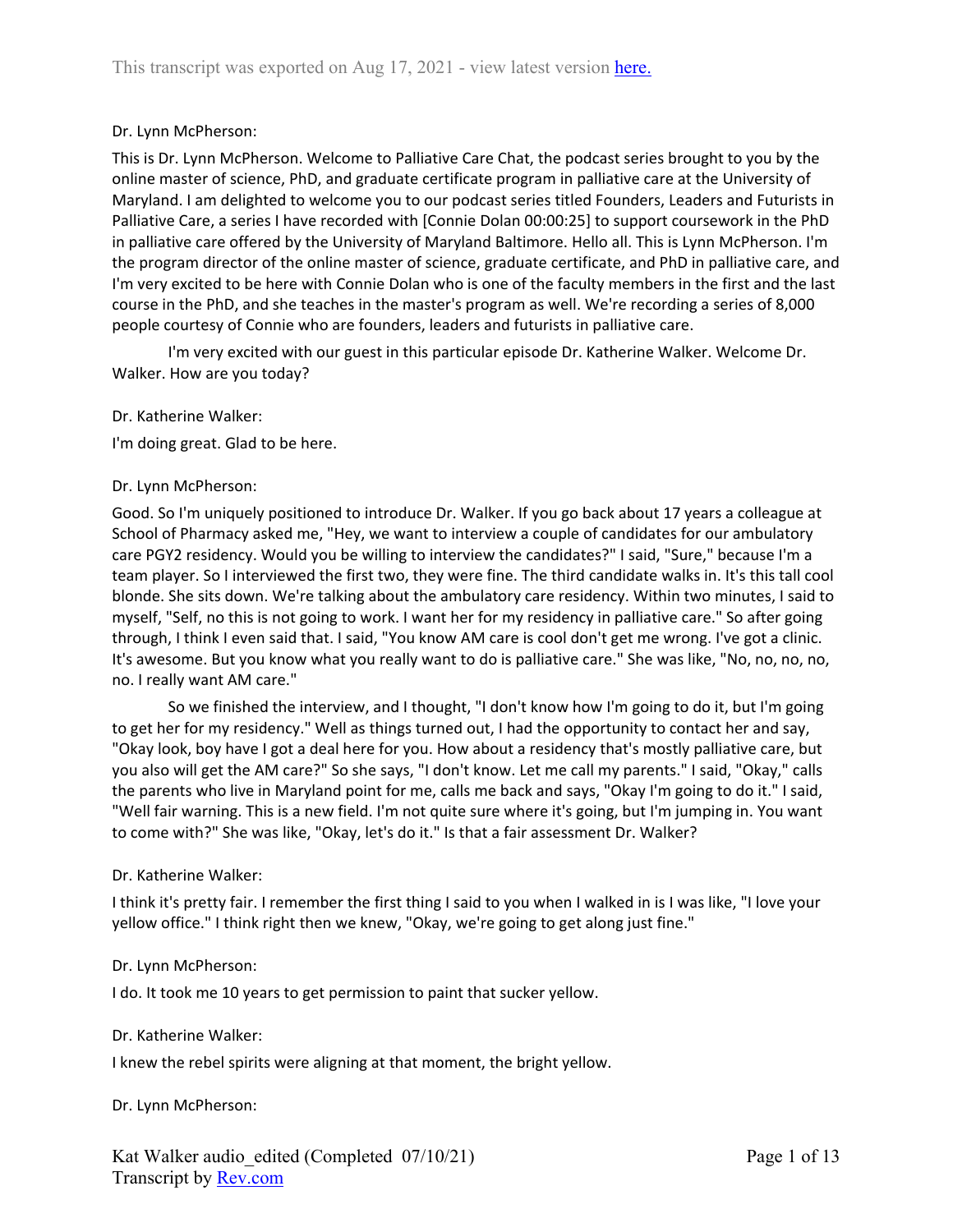So fast forward now, Dr. Walker is a palliative care pharmacist of course, but she's also an assistant vice president of MedStar Health. She is in charge of all of palliative care for all nine or 10 MedStar hospitals. So but she still keeps her hand in clinically, and sees patients as well in practice. So Dr. Walker, did you make a good decision back 16, 17 years ago even though you were jumping into the unknown?

# Dr. Katherine Walker:

I would say so. Well it's interesting because I remember during the interview just thinking of in TED Talk style when do failures serve you well, and that was a good example of thinking that my life's passion was primary care because I really love the patient centered aspect. For clinical, people that aren't familiar, clinical pharmacists, once you get your PharmD, you can work retail at a Target, Walmart giant pharmacy, and in a hospital staffing the pharmacy. But in order to be a clinical pharmacist, you have to do residency training. Although all the different fields, primary care was one that I had exposed to that could really connect with patients and really get to know them and build relationships, and have that continuity of care.

Little did I know, I mean that's palliative in spades. I just hadn't been exposed to it. So I remember being interviewed with you and then thinking, "She's trying to trick me because she's asking me if I really want to do her residency, but I'm interviewing for another one, so I can't say yes, but hers sounds really cool." I wasn't chosen for that residency position because someone else ahead of me had more experience. Although I was disappointed from that, then when you called I'm thinking, "Wow this field was such a much better alignment." So I tell a lot of people coming through school, I wish someone had told me to pay closer attention to how much your field aligns with your personality and your interests, because I think I would have poked out both my eyes had I been in primary care.

Palliative is just one of those fields where you can be creative. I feel like I love living on the edge of guidelines, and that's where palliative is where if it's cookbook and blood pressure management and [inaudible 00:05:01] I don't know 12 or whatever they're on, I'm just kidding, that if you're managing things that are 20 years down the line, that wasn't where I wanted to be. I really I guess I'm an immediate gratification person. I'm like, "I want to manage a symptom, know it's working, adjust it." It was much more exciting and creative where not all pharmacists can live on the edge like that, so.

# Dr. Lynn McPherson:

True, that's true. Maybe you can share with our listeners the journey of your first job when I did tell you ahead of time there's a chance you are not going to get a job what you just trained in as a palliative care pharmacist. So you took a job as an oncology pharmacist. So how did you go from an oncology pharmacist to running the whole show?

# Dr. Katherine Walker:

Yeah I think palliative care has come a long way since 2003 in this fact that I wanted to stay in the area because of my family who you mentioned before, but when the hospitals around at that point, no one was hiring for palliative care specifically, especially pharmacists. That was not on the radar for thinking hospitals, not that they all need it. They just didn't know they needed it. So this community hospital in our area that was a MedStar hospital at the time had an option for an opening for an oncology clinical pharmacist. Interestingly, and I think this is where those things stars just align, but that hospital also was the landing place, new landing place for a physician that trained with Dr. McPherson at the Harvard program, and you knew that. So there was a connection thinking he just trained in palliative care. He's probably going to be doing something in palliative care. They were honestly too small to really attract an oncology specialist pharmacist.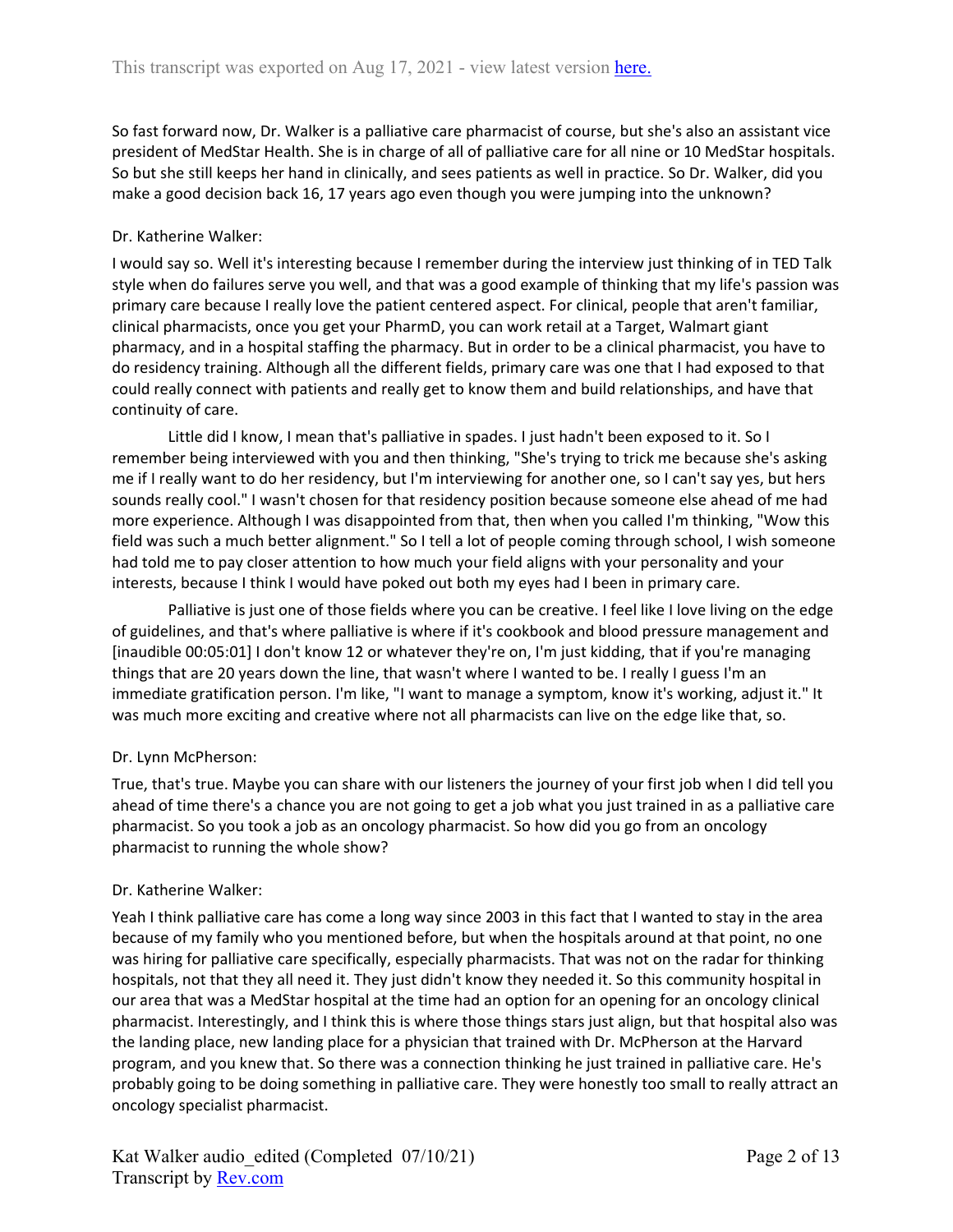So it was a really good feat, but I think a lot of when creating a field or in a newly forming field is being able to really sell your skillset, and when I interviewed, I remember with the clinical coordinator there, I said, "Thanks so much for the interview itinerary, but can I add someone to my interview? Could I interview with this physician that you don't know yet because you just started?" I remember her saying, "I don't ever remember anyone asking to interview with more people, but I guess I can find him and put him on your list." Him and I when me met I was like, "If you're going to do something in palliative, then I want to come here and help you do that." Then to the pharmacist who was looking for an oncology pharmacist, I said, "Look, most of oncology is symptom management and supportive care for a pharmacy part of it. I can do that in my sleep."

"I trained under Lynn McPherson" She of course knew Lynn, but I was like, "I can do all the symptom management supportive care, the chemo stuff, med safety I'll learn that. I'll do whatever you need me to do to learn it, but you also are a specialty hospital, and you have a lot of unique pain needs with your specialty surgeries that I bet opioids are an issue that I could help you with as well." So it's really figuring out what the hospital was about and aligning, because palliative is front and center at any hospital, but really specifically making it pertinent to them. I think I just talked her into it because I was not qualified for that position that's for sure, so.

#### Dr. Lynn McPherson:

That position and I spent those two weeks at Harvard with Connie Dolan, so talk about small world.

#### Dr. Katherine Walker:

Small world. It is. I think that when I landed there, the hard thing was proving that it took years to prove to the hospital as many people and has been highlighted so nicely by [inaudible 00:08:27] many people in different health systems have done, I think then the challenge was doing the job that I was hired to do and then on top of that doing the job that I think I should be doing, which is palliative care. So it was very much a grassroots endeavor spreading the word by teaching the medical residents when you run out of options for a patient, you call us, and we'll help you, and just showing up. It meant a lot of long hours because I would do my regular job and then stay and see all the palliative patients. But I think that's its been fruitful, and it was at a time in my life that I could do that, so.

### Dr. Lynn McPherson:

So talk to us about the leadership angle. So how did you go from creating your own personal space as a palliative care provider to ... I'm always amazed when we chat and you say, "Well I just talked to the hospital president, and I just got three positions approved for palliative care." I'm like, "How are you doing this?" So how do you pull that off?

#### Dr. Katherine Walker:

Well I don't know. I learned from the best. Which Peter's law is it where it's like if you [inaudible 00:09:35]-

Dr. Lynn McPherson:

I've heard that right?

Dr. Katherine Walker: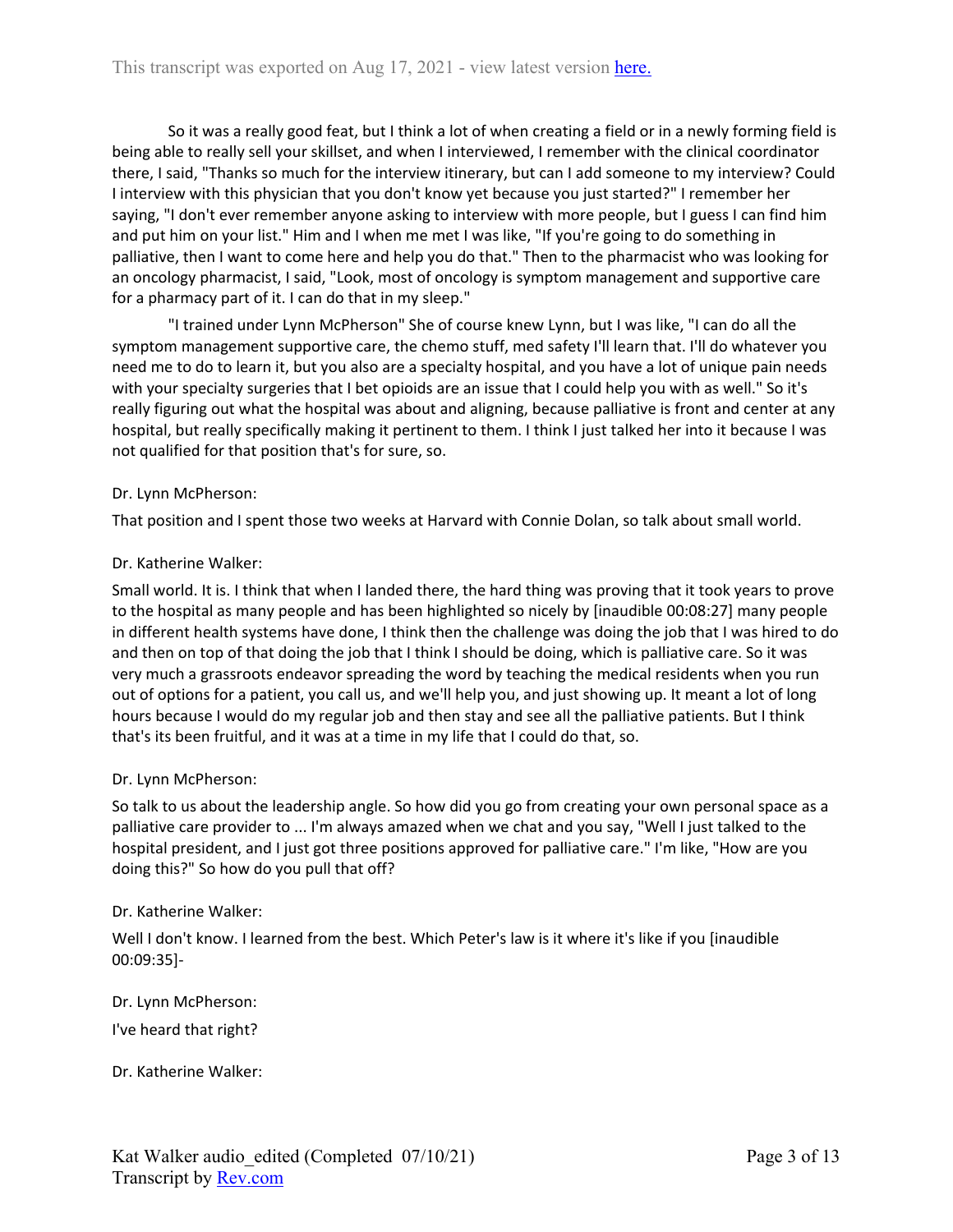... you start one level higher? I mean I think it's just being able to I think the thing that I've learned for that piece of how its grown is that I've been at MedStar since 2003, so I think the having the relationships and just being very diligent about trying to craft a reputation that you can deliver on what one ask so then you can ask for more, and not being afraid to ask. I think sometimes that's where even from the beginning of asking to interview with someone, it's just like, "Well I mean they can always say no, and I'm not going to get my feelings hurt because I'm probably going to recraft my argument and come back again. I don't know maybe being the oldest child helped me prep for that. I don't know. I had a family of three girls, but I think just the persistence of being able to not take it personally when people say no the first time, and then just recrafting the argument.

Anytime I feel like someone says no to an ask that we have, I feel like it's a needs assessment. So if they say no, it's like, "Interesting. Why are you saying no? What's influencing that decision," because then that gives me all the information I need to go back and collect data and recraft it, and then bring back a stronger argument at the next fiscal quarter. So I always end every meeting with a no say, "Okay, I'll see you again soon. We'll be back."

# Connie Dolan:

One of my persons that I worked with actually, there was a great quote that said, "No is the beginning of the conversation."

### Dr. Katherine Walker:

So true. So true.

### Connie Dolan:

So I think that that's the other part about leaderships that we don't back down, and we try to figure out some of those things. I also would say Kat that one of the things that I hear, I know that you and Lynn know each other very well, but I think there's always that part where we if we're a leader, we want a challenge. We don't want to do something we're really comfortable with because then we don't grow. That's the difference sometimes of when people can sense if they're ready for leadership. I think of some people who are like, "I don't see myself as a leader, but I want to do X, Y and Z." It's interesting of what their mirror is saying, if it's saying, "You're not a leader." I don't know what it is, but I'm like, "Everything you're talking about it's about leadership, and being ready to step in, having people around you who are going to help you succeed." Sometimes we don't have as many people, but just also knowing that sense of you are going to move something.

I think that that's something that we want our students to understand that A, in this field, there's a lot to step into because the field is so wide, and B, sometimes it's not what you expect, and that leadership opportunity presents itself with not a signpost that says, "Here's your leadership opportunity," but rather, "Oh this is an interesting thing." You start it, and then this whole other pathway gets opened up.

### Dr. Katherine Walker:

Well I mean and think about back in 2003 when I started one there wasn't even well known from clinical pharmacists position on palliative care teams did not exist, much less the fact that a clinical pharmacist would be leading a health system palliative care team was unfathomable. I mean it just wouldn't even have crossed my mind that that was an option. So to your point, I think it's not always a perfectly planned out path. No one's going to ask you to do it because no one would have thought to ask a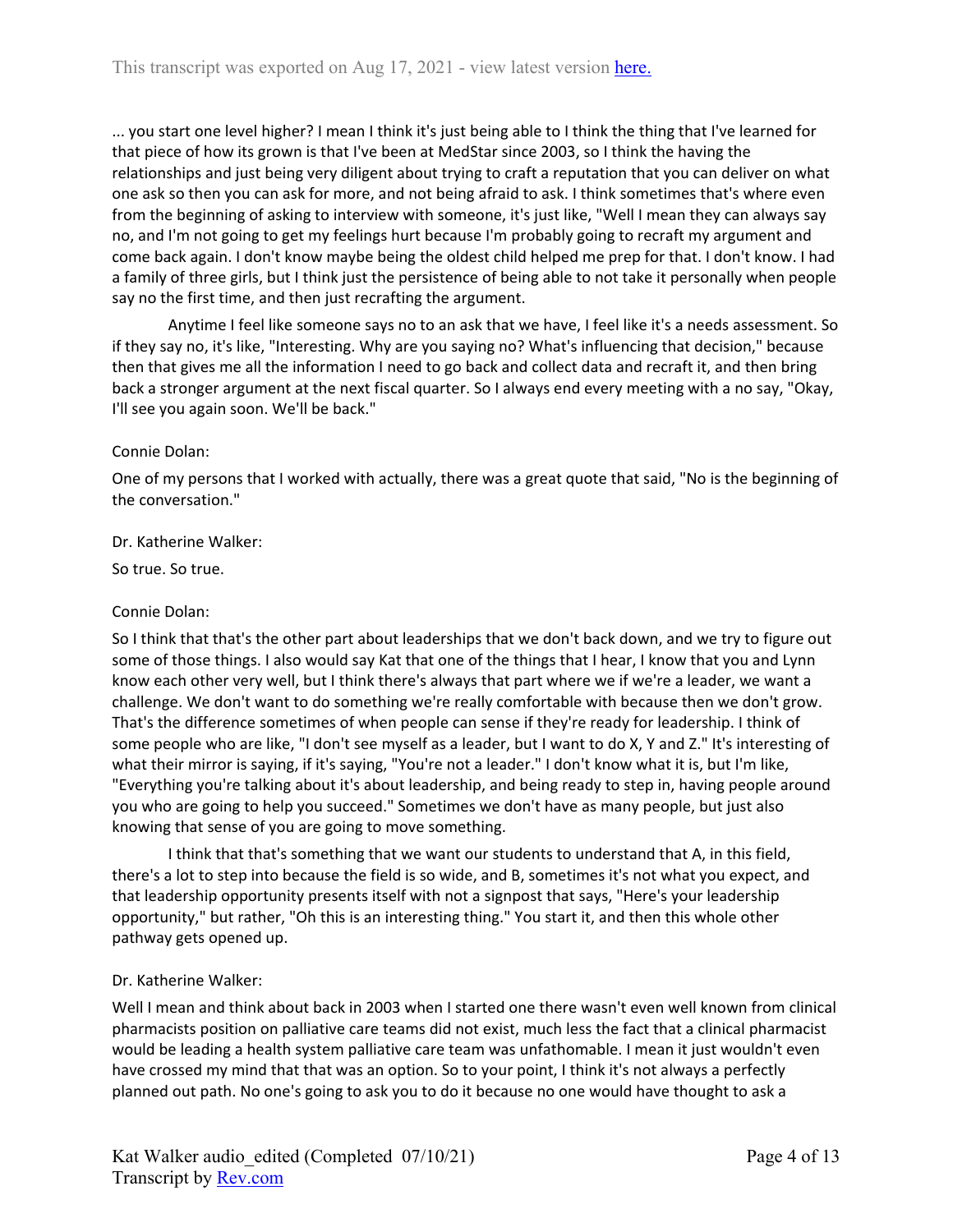pharmacist I think for some of these roles. I think one of my favorite things of our team's dynamic and also just being in the world of the business side of palliative over the years is when people say, "Wait, what's your background again?" I love that when the CFO asks because I can talk numbers with them. I'm like, "Well pharmacists work, we like numbers. We live in numbers." So it makes sense that we can handle financial information in a way that's very similar to dosing opioids or research studies or what not.

So I just think that that's what has been an important lesson similarly on our palliative care teams, we round, and our teams are so crosstrained and transdisciplinary that often after we round, the any learners that are with us are like, "Wait a second, what does everybody do again because the social worker was talking about [inaudible 00:13:56] settings, the pharmacist was talking about spiritual distress. I forget what everybody does again." That's success right is when we can learn all of these skills. I feel like it feels being in a leadership position has felt very comfortable because of being a clinician and cross training a lot of the disciplines. I feel like the same way we respect our other disciplines on our clinical teams, and we learn what a chaplain does, we learn what a social worker does, and that's been so valuable being a clinician in a leadership position. You got to know what the CFO struggles with.

You got to know what the COO struggles with, and learn a little bit about their world so that you can meet their needs, and then they'll say, "Yes" instead of "No." But that's been interesting to me is to say, and I think Dr. [inaudible 00:14:41] my partner [inaudible 00:14:42] was a good teacher in this realm as the all the people that we're meeting with are not big, scary people. I think early in my career I was very intimidated going into the boardrooms and the C Suites and pitching a lot of what we're doing and reviewing our plans. He's like, "Remember, the CFOs are in healthcare for a reason. His line was always, "They could be working at Bank of America or Bank of America, but they're not. They're all here with a mission similar to us." I found that to be thankfully I found that to be very true. So I think that not taking nos personally and then assuming that the best intentions of everyone you're working with, to get to know them has been really big.

### Connie Dolan:

Kat you also talk about something that I think is so important just in how you spoken just talks about the evolution of the field, right, that you are talking about growing a team, and understand the business aspects, right? If you think about it, there were many people who said, "Oh I'm going to do this, and because I love to do it it'll be fine, and everybody will be drawn to it, and they'll support me forever." But we know that you have to have some sort of business plan, and you need to know some of the language, not that you're going to get your MBA, but you have to be able to relate to them. So you figured out the language and some of the principles that you needed to be able to work in that space, knowing that they were the business experts, but you had to work alongside them, and then the same way translate for your team, "Here's the clinical part, but you need to understand this business part that I'm working with."

Because with all programs now, if you don't know who's supporting you, you're going to be on the chopping block. If you don't understand the concepts, then you can't explain it, then that's even another issue. But I also think in terms of the sophistication, Lynn and I have talked to people who were doing hospice when it was volunteer. They did it after their regular job which just astounds me. But then I think, "Okay well they didn't have the regulations right because they were doing it volunteer. You do something volunteer, you can do it however you want." But I think the issue that it has to be built on passion, but it cannot any longer, no program can ever be passion alone. It has to have the clinical. It has to have the administration. It has to have the IT. Has to have the quality. You've illustrated that just in your career of learning into that.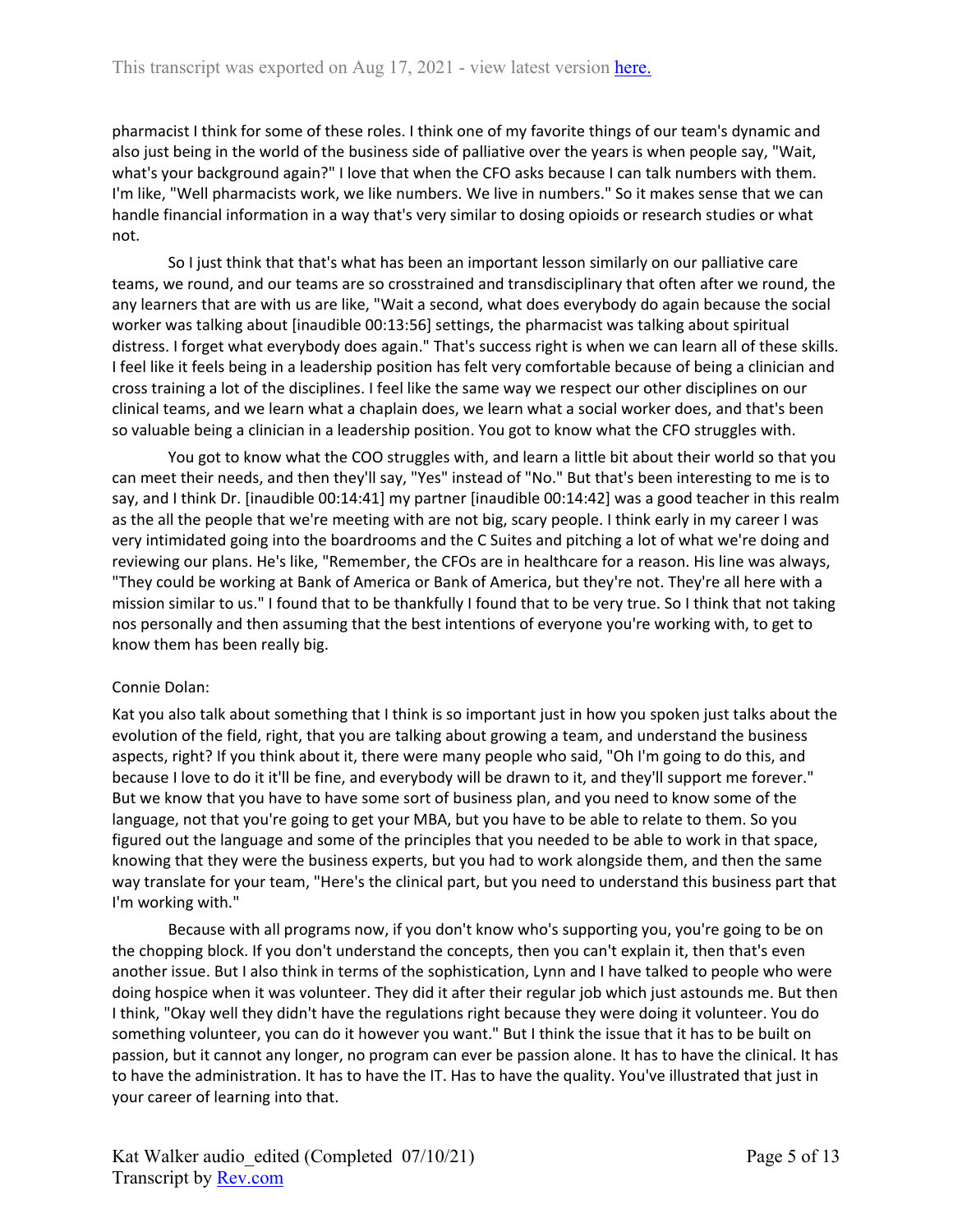So I just think that that's really powerful for our students to hear the sophistication and the different ways that they'll have to translate and know who you're working with to be able to understand what language you're speaking at any one time.

## Dr. Lynn McPherson:

Yeah Walker teaches in our master's program too in the leadership pathway by the way. So I guess I would ask if you look at our students in our PhD program, one of our [inaudible 00:17:39] performance objectives is they be leaders. Now they may or may not end up like you and be leaders on a system level, but what advice do you have for our students as they move forward either to assume an actual leadership position such as you have, or minimally standing in their own power as a leader? What advice do you have?

# Dr. Katherine Walker:

That's a good question. I mean I think many people I think the biggest thing that I feel like I'm not taking any credit for myself because I've stolen all of it from other people that have mentored me, but one big thing is that it felt like my primary I would say mentor so you, Dr. McPherson, and Dr. [inaudible 00:18:22] my physician mentor I would say have very much illustrated the importance of staying in clinical practice. So I would say a lot people, and I hear this around our system is you're buying down your clinical time so that you can do non clinical things and leadership opportunities, and research and all of that. But I would say just to be careful because I think you always want to keep the patients within your realm, because that really anchors you in everything you're doing. It also makes you very relevant in the boardroom. I think a lot of the conversations we have that we do cross coverage on our health system across seven hospitals.

To be able to say to the vice president [inaudible 00:19:05] Hospital, "Oh the patient I saw at your hospital two weeks ago was dealing with this," just really makes, it's just more real, and it keeps you in touch with some of the struggles that are going on and changes. So I would say staying within don't lose all of your clinical practice no matter how much leadership you pursue is one piece of it. Then I think that other big principle that I feel like I'm always keeping myself in check about is just that transdisciplinary nature of where you came from as a clinician, and what holes am I missing, what gaps am I missing? I feel like my customer has changed a little bit because of caring for patients, I mean I do care for patients on a population level now I think. We have almost 8,000 patients that we'll be serving this year at MedStar which is awesome considering our first year we saw 50.

So I feel like I'm responsible for patients on maybe a more global level, but I feel like really my customer day to day is really our teams. I think as a leader really having that servant mentality where you're not there to lead people but to serve them and help them be their best and remove barriers for them, and be able to use system level resources and influence to really clear the path for all the good ideas that are coming from the teams. So that's been one thing that I think our vice president of medicine at MedStar told me, when we first started working at the system level, we were like, "What do you need from us?" He's like, "No, no, no, that's backwards. I'm the leader. I'm here to serve you. You tell me what you need, and my job is to clear the path for you." That really helped me set my course I think as a reminder to say people aren't looking at me to lead but help coordinate and remove barriers for them.

My job is to serve our teams really, so. It feels very similar to being a clinician a lot of times I think when you're showing up and serving the patients, so.

### Dr. Lynn McPherson: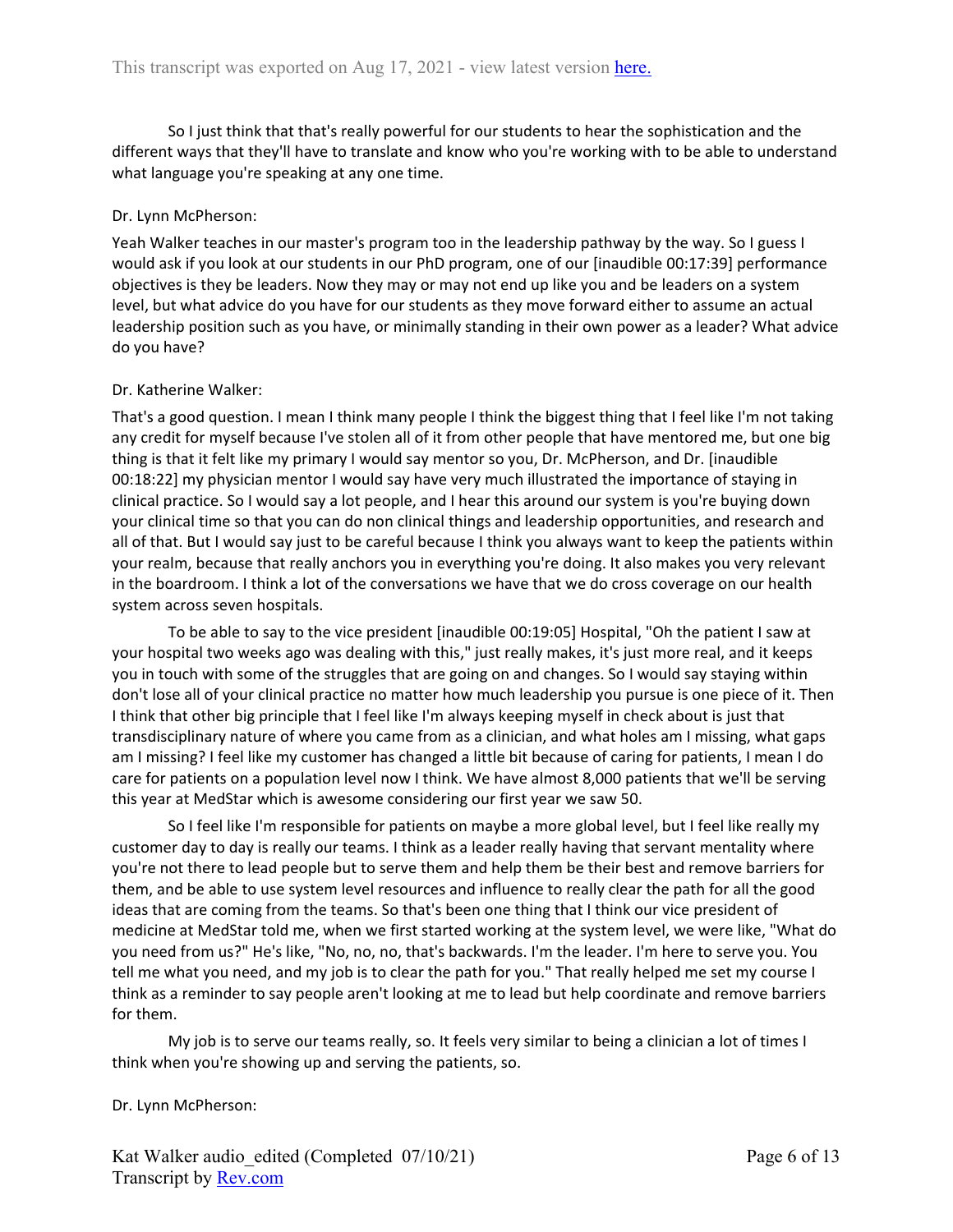Yeah, so what about individuals though? How can individuals stand in their own power and serve as a leader?

### Dr. Katherine Walker:

Well I mean I think that everybody, I think the biggest thing, and this is one thing I'm always stuck by in our teams is I think that it's a shame if you have a good idea and you don't share it. I think that everybody brings such a unique perspective, and you can lead by influence in so many creative ways. I bet that you have ideas that nobody else has thought of. I think championing good ideas is awesome, and you need to speak up about them, but then taking steps of responsibility along the way for those ideas, and not just putting those ideas on someone else, but actually saying, "Well what's something that I can do to further the idea, or to support it, or help develop it," and just start putting on projects, or taking on some things that can help develop skills. Then you meet people on forum collaborations that grow and grow and grow over time. So I would say it all starts with I think sharing good ideas and speaking up.

I mean there's one person within our group I'm thinking of recently who I would have never thought to ask to do anything more because she's contributed so much especially this last yeah through COVID. I would never think to ask more of her. She came and she said, "Because I've done so much this year, I think I'm ready to do more." She's like, "I actually would like to do some research. Do you think I could publish an article?" I'm like, "Yes." I would have never thought that would have been something on her radar, but the fact, it's like, "Thanks for asking, because there's a lot of articles that we need written and are prime for writing. Go for it." I think some of it is just saying your interest and good ideas, and letting people know. There's so much influence that people can bring, and that's leadership.

### Dr. Lynn McPherson:

Absolutely. I think the three of us all share the belief that people have a personal responsibility for continuing professional development. What are your thoughts on that?

### Dr. Katherine Walker:

100%. I mean I think similarly to how our fields grown, I mean no one's going to beg you to be at the table, right? I just think that that's not how things work. No one's going to have the perfectly formed job. You're not going to be a leader until someone gives you a job title or something. I think that it's important to just grow, because you're learning for everything. Every project you learn something from. Even if it doesn't work out, then you probably learn the most from those. But I do. I think that that initiative is so critical. [inaudible 00:23:44].

#### Dr. Lynn McPherson:

I'm sorry. Connie what other questions do you have for Kat?

### Connie Dolan:

Well I mean I think you were just talking about this interesting part about our role as leaders and you may have seen something that [inaudible 00:23:59] wrote in our interdisciplinary team about as a palliative care team, we want all of our other team members to be able to rise up as well in that leadership, right? So what is it that excites them? Is it writing an article? Is it serving on a committee? Is it being a liaison? Is it doing policy work? Is it writing a database? It's not only about us right, and so that leadership gets distributed I think is so important. Then I think the other part is that there is so much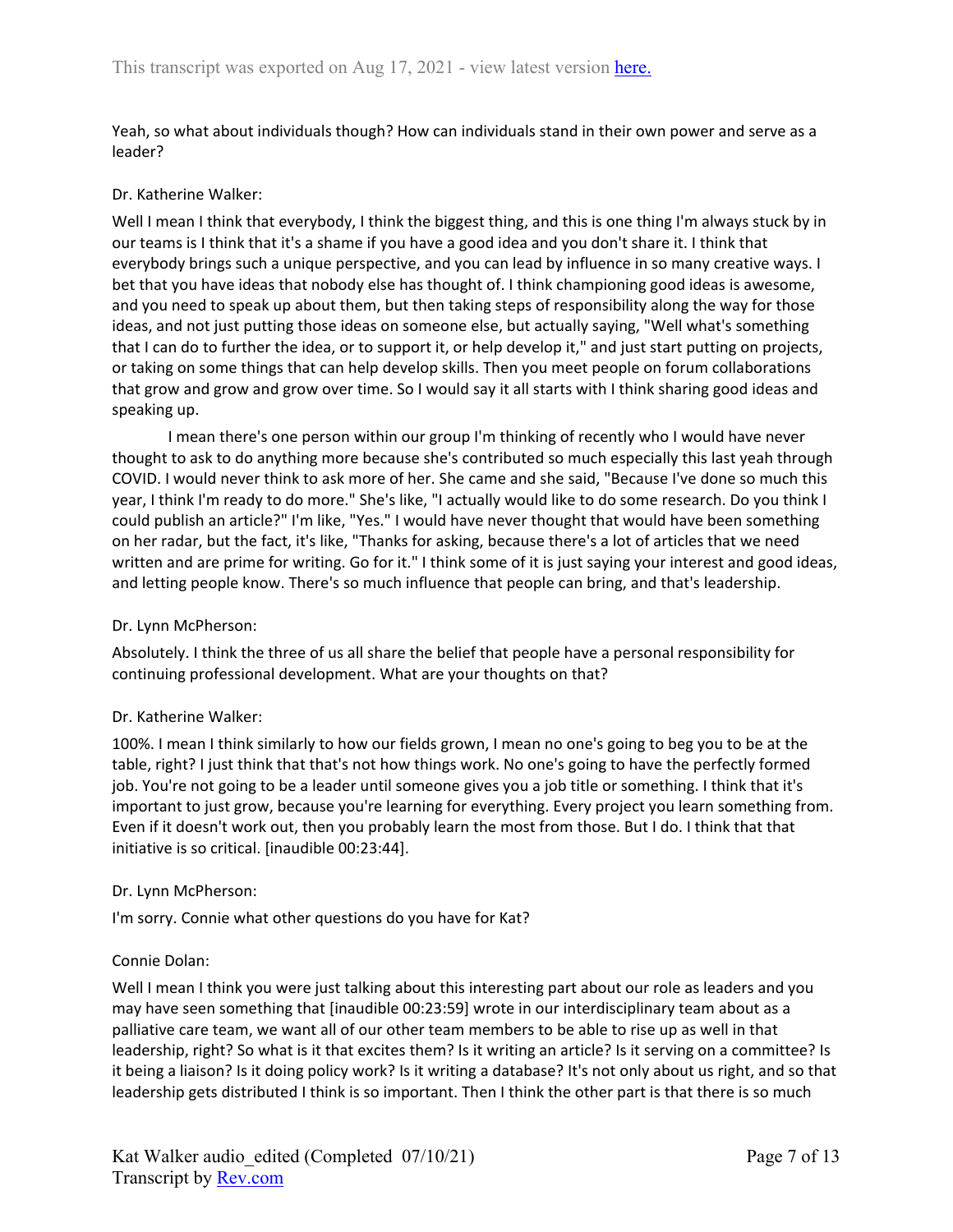interest for me as I think about, and I'd be curious what you have to say about this Kat. There's been a lot of discussion about what may have been what leadership felt like for people who were more pioneers in the field, and trying to get this established, and then where we are now, and then mixed that with this multigenerational work force, and what does that look like?

I think that that's been a challenge because as I mentioning before, I have found that for some of my younger colleagues, if they've just grown up on technology, their whole learning has been so different, and that interpersonal part for them, that's their learning curve. I mean for them to even talk to patients is terrifying right? I think of my own daughter sometimes where like, "Oh mom, if I talk to her, I'm going to die." I'm like, "No, no you won't die. I know that people don't die from communication. That's true. I know that to be true." But that's really a learning point for them. So then working with a team, but then the next part is when they're stepping into leadership, it's a very interesting part because I think maybe with the pandemic too, its made us think about work styles, right? But there's still a lot of communication that has to happen.

What does it happen? What does it look like when its on Zoom, and how do we all feel about that versus the amount that we need to be in person? You're balancing not only the evolution of the field, these different generations and then these different needs. So when you think about your role in leading and helping other people to be leaders, what about that rings true for you?

# Dr. Katherine Walker:

Well it's funny that you say that because it was going through your mind when you said that was it's interesting now when people come onto our team now. We have about 90 FTEs in our health system for palliative.

Connie Dolan:

Wow.

# Dr. Katherine Walker:

So much larger team we started off with well zero because we weren't even officially hired. When we started our department, there were four of us. The nurse practitioner was our first hire, nurse practitioner, physician, pharmacist, social worker. So from four to 90, the group that joined initially, and we still have many of them still on our teams, there's a grassroots efforts. Palliative conquering our health system mentality is much different than the people that come on now that see now we have corporate structure. We've got an orientation planned. So the people that didn't have that are like, "I figured out myself. You can figure if out." But then it's like, "But we're so big. We should be organized about this at the price of having a little bit more bureaucracy." It's interesting because we started to much, and much like the field of palliative right we started with I think back to the earlier AAHPM conferences, and I even came in midstream because there was a whole generation before I was involved.

Went from a much grassroots type of feeling to now being like these big corporate events. There is a little bit of a different feel for that, but then you wonder is this the sign of success that we are now corporatised? So for our teams I wonder about that too. We struggle with how much of it gets standardized, and there's consistency, and people have to do things the same way versus adjusting to generationally differences and peoples' place on our teams, different, all the preferences that passionate palliative people have to get aligned and move as a force together. There's a lot of strength in that. We also want to make sure that we're respecting a lot of different perspectives. There's a lot of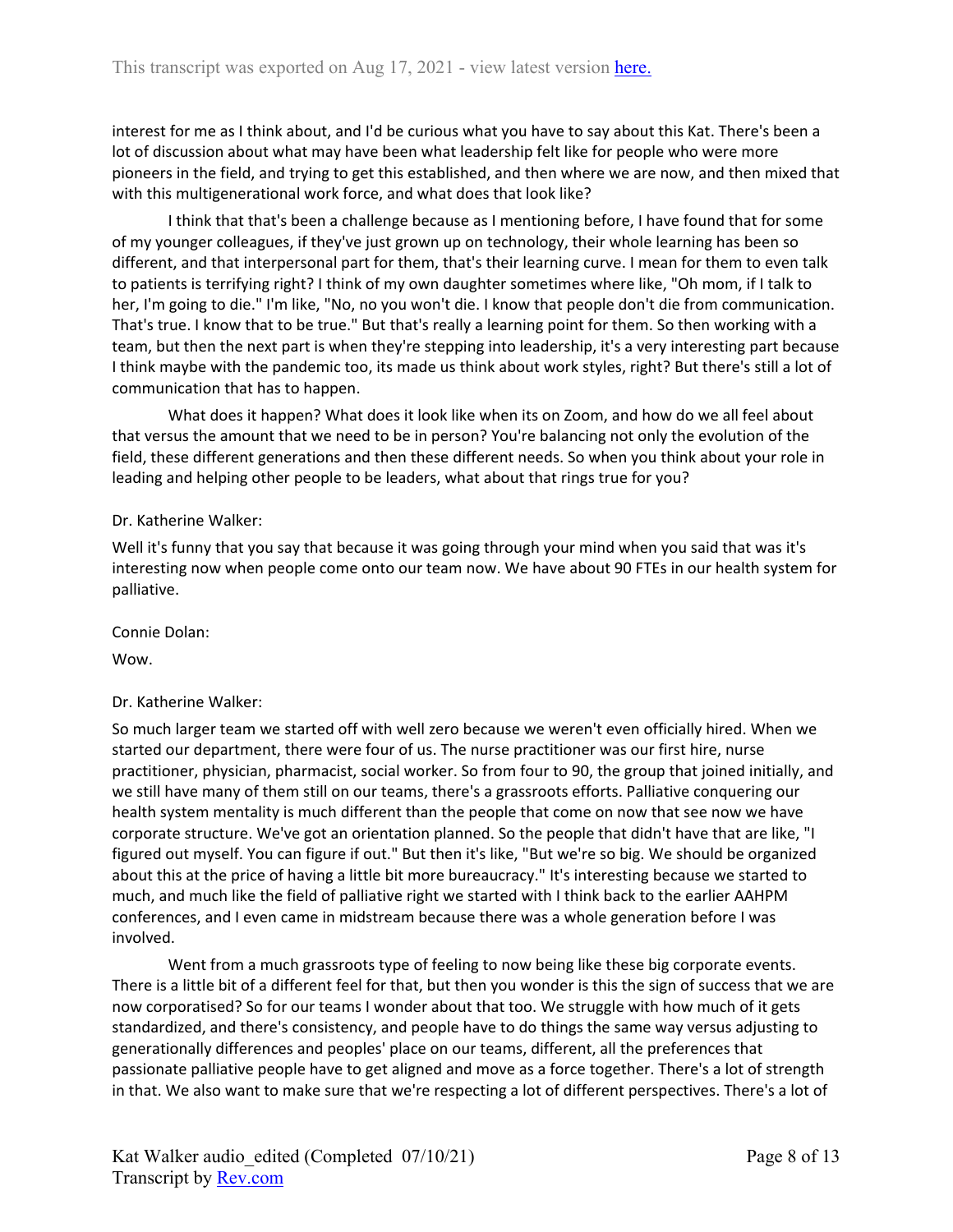value there in having everybody wrestle with our differences, and bring different things to the table. So I don't know. I was thinking about that as you said that as just the transition from a grassroots effort to more of like a big machine.

## Connie Dolan:

Well but it's also quality, right? That's why we started writing NCP guidelines so that we were saying, "When I say palliative, you say palliative, we have some structure." I think the other part is it also speaks to you have to think about at different times what's your leadership, and all of us have to think about our leadership styles. We'll want the students to be thinking about what their leadership style is. But the third part I'll just say as a clinician, I went and made a transition from an academic medical center which I started the program, and I went to a community hospital with some fellows that I train. Now I'm an expert in palliative care. I walked on, but I had no orientation. I have to tell you, I can do the work, but coming into a new culture, trying to even just know what's the phone number of the pharmacist? What's the best pharmacist for me to call when I'm trying to talk through all of this, what's the phone numbers of the units? What's the translator? I mean it took me three months of following the team to take notes.

I made an orientation for myself, and I would say, "How would you think I would know that?" "Oh well we figured you'd figure it out." It was not an effective way for me to join that team, right? I love them dearly, and we joke about it because they were like, "Oh we just figured you were being detailed oriented." I was thinking, "Well if anybody comes along after me, I want them to be able to have more of a strength." So it's an interesting part about is that a part of pull up your bootstraps. We all had it hard and you're going to have to do it," or do we think about it saying, "Let's make sure that we're using everybody's time effectively. If we can give everybody the tools that they need up front and start that way, that's great."

Then they might be able to give us feedback that what works and what doesn't work, right? I mean because you also spoke about orientation. I think that's a really important thing about leadership of understanding the culture of your team. I can say that one of my early teams really great team, but everybody was really pretty high achieving. I would say it was probably hard for us to have some learners sometimes because we were in this fast mode all the time that we weren't able to go back to that learner's mentality a bit. But I also think that when you do, you also spoke really well about really giving people the possibility of practicing to the scope of practice with that transdisciplinary model. I love that because I think when we put our disciplines in their boxes of what they can and cannot do, it really limits the team.

I think I've had some social workers who do better pain assessments than some of our clinicians for the like. So I think you've talked about looking at your team as people, and what's their potential, and understanding that different people at different times may be able to take on or want to take on more, and then there might be people who are just happy to be part of the team, and where they're at in life or just emotionally or whatever. That's what they'll contribute.

### Dr. Katherine Walker:

Yeah, absolutely.

### Dr. Lynn McPherson:

I've heard Kat say a thousand times, "I want to make sure all my people are practicing at the top of their license."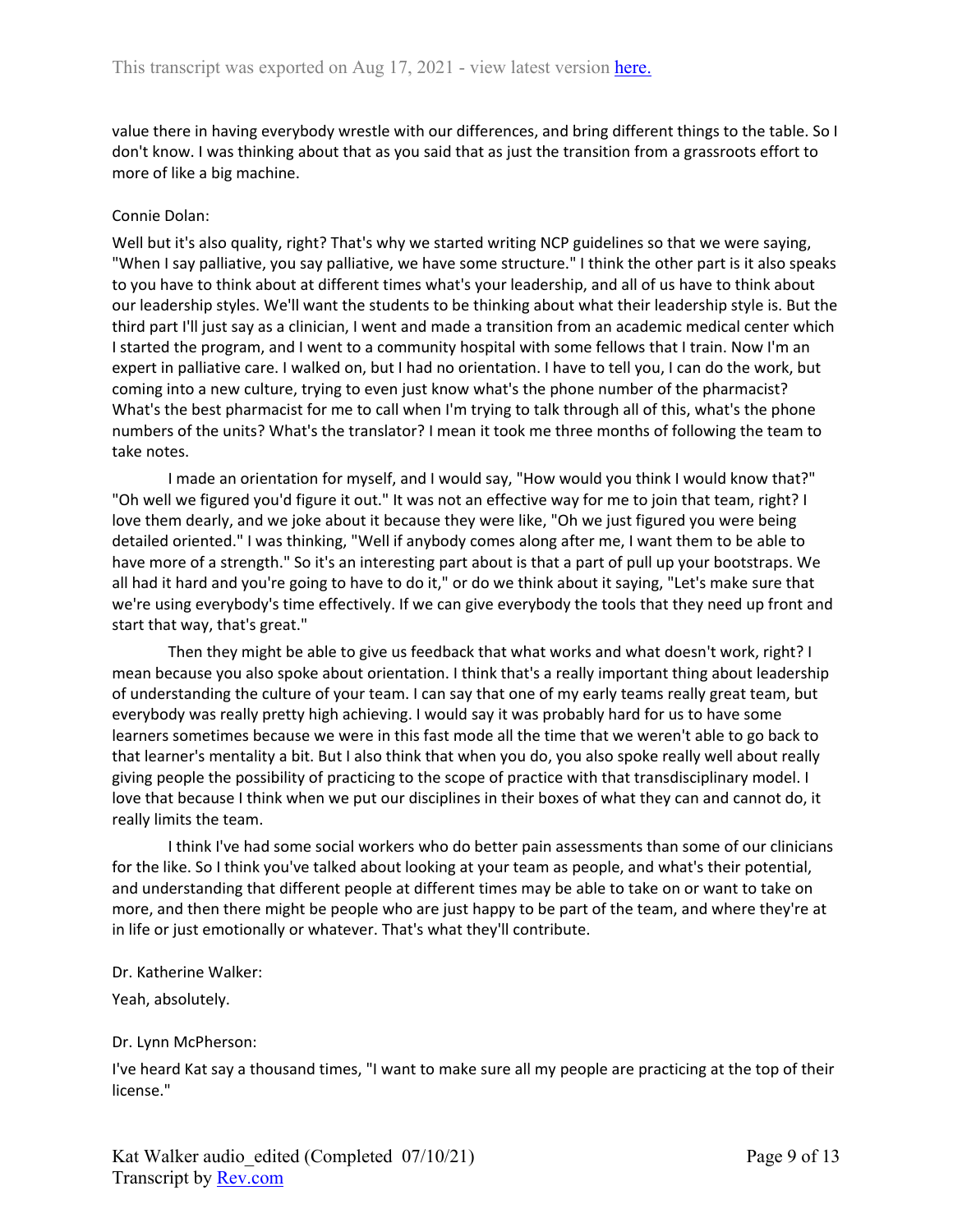# Dr. Katherine Walker:

Well I've changed that recently. So now one of my colleagues corrected me, and so now I've learned my lesson. This was maybe a couple months ago. They said, "We don't say that anymore." I go, "Oh gosh." We're always learning new language preferences. I was like, "Oh gosh, what's the new trend?" I said, "No, now it's top of experience." So they said just because you're at the top of your license might say you can do this, but your experience would say you shouldn't do that." So now it's practicing to the top. So now I catch myself because I'll go top of experience. So I was like, "Oh I like that. That's probably true." He says a lot of people have a lot of experience. You can do a lot more than if you don't. I'm like, "Okay, I guess I'll buy that." Really it's top of their license, but.

### Dr. Lynn McPherson:

We don't want anybody going to jail, but we want to bring their A game, right?

### Dr. Katherine Walker:

That's right. That's right. That's right.

### Connie Dolan:

No interesting I think. We do have to keep on top of the language because I was going to say that in May because of nurses week the National Academy of Medicine put out the future of nursing, charting a pathway to health equity. They very much have to think about licensure, what's the different levels of nurses and licensure. That's also because of the audience. I think we also have to know which disciplines sometimes are under more scrutiny than others.

### Dr. Katherine Walker:

Yeah what I would say for a pharmacist for in our field, we're at a really interesting time because I feel like we have become a more popular commodity, but I would say we are still considered really a nice to have and not a need to have. I think that there's a lot of advocacy that can and should and will be done to really help demonstrate value, much like other non billable team members, but I think that there's a lot of work to be done there. In our health system, I think we've been able to do it, but it's not easy. There's no magic formula. I wish there was. Our society for pain and palliative care pharmacists are always like, "What are the metrics that we need to measure?" I'm like, "In my experience, at 10 different hospitals, and there's 10 different arguments that are made each time. They all have different pain points." But I think our field's very similar because there's, I remember talking to [inaudible 00:34:31] saying, "What do pharmacists need to do to be at the table?" She's like, "Define yourselves."

"We don't even know what a palliative care pharmacist when we see one. Do you all need to do residency training?" There's no board certification. A hospice pharmacist might have different requirements than an in patient palliative care pharmacist. So I think for our field, we have a lot of work to do there. So hopefully all your PhD students can help us figure that out. Go get some good data around this.

### Connie Dolan:

I think though, and I don't mean both of you would be the people that I would ask now, but I mean when I started off in hospice, and I had my pharmacist that I used every day, I mean I would call them up them up to say, "I'm trying to think through this. What do we have available? What's going to be that?" I mean I wouldn't have made recommendations really without talking to them, right? Then when I went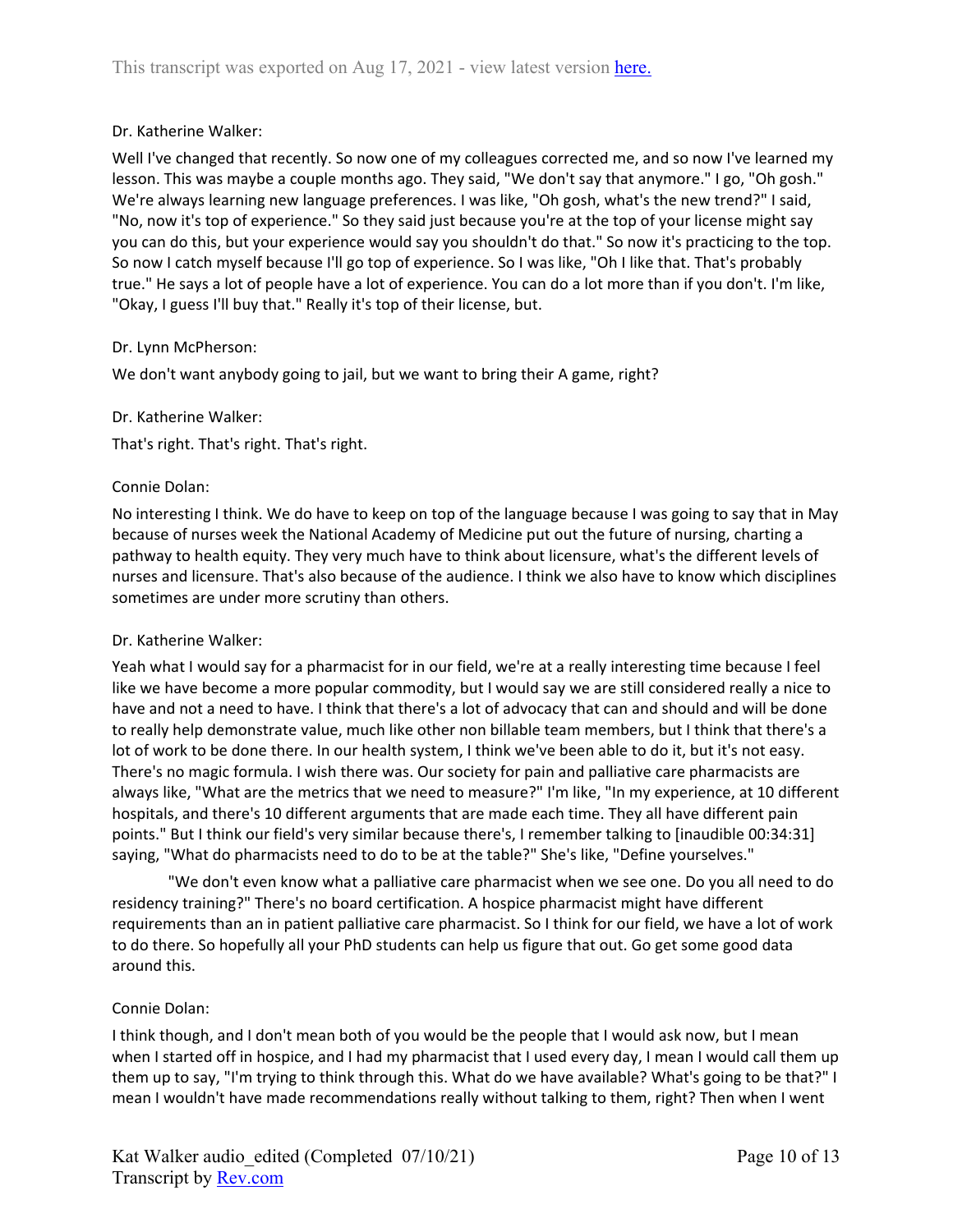to and so that was in hospice and then home health, and I started palliative care program out of a home health program at one point. Then I think what happened when I was at Mass General is we had a pharmacist who self selected to be our liaison. She was excellent in sending us all these articles.

So I mean I also she would say, "Here when I'm on, you can do this," and would tell me who I should talk to because I think one of my challenge with pharmacy at some point is if I'd call, and it wasn't somebody who was well versed in palliative care, they would cite me literature that was very different, and then I would have to be like, "Okay, what are the buzzwords that I need to use right now that I can learn and think of what the pharmacists who are working with would tell me to say right now so I could break through some of that resistance?" So I think that if anybody's experienced having a pharmacist that works alongside them, it is such a gift right of even Lynn has talked about this, the online pain calculators, I was chuckling because I never used them. I would rather do my own calculation and then call up a pharmacist or somebody else and say, "Hey, I'm doing this dosing. It's really serious. It's methadone or fentanyl or whatever. Talk me through, and let's see where we come from." I want that personal connection.

### Dr. Katherine Walker:

Yeah did you forget to include a variable that would impact nursing? Absolutely.

# Connie Dolan:

What's their dose reduction, or what are they thinking? What do we even have on formulary right? Am I making up something that they're going to call me in two hours and say, "Connie we're out of this. You're going to have to do this," right? So I just don't think a lot of people have had that experience of that expertise.

Dr. Katherine Walker:

Agreed.

# Connie Dolan:

I think Diane's right of how are you as a field a pharmacy showing your value and your identity of how do we foster good outcomes, right? It's not you know this. I mean it's not going to be about the monetary part, or what are the outcomes, the bad outcomes that are avoided because of that? I know also both of you are in the [inaudible 00:37:38] prescribing, so I know that's a whole other part. But I think that's all of our disciplines are having to do that. Even though we're saying we're transdisciplinary, we need all the disciplines, I think people forget, which is why we have these primary palliative care programs that maybe only have one or two disciplines. They're a great start, and we need them. I think how do we push forward.

So you raised some really neat points.

# Dr. Katherine Walker:

Yeah I mean I think there's a spectrum for the viewpoints on this, and I think this is where there's it's a challenge to get aligned because there's purists. I would say I'm probably more in the purist camp I guess in saying that you wouldn't throw an untrained pharmacist in the ICU and expect them to round on their patients and know what your drip rates are. Palliative care pharmacists can do more harm than good without good training. So we're talking about the most complex patients in our health system with the most high risk meds. We're having people weigh in on things with organ systems failing, lab values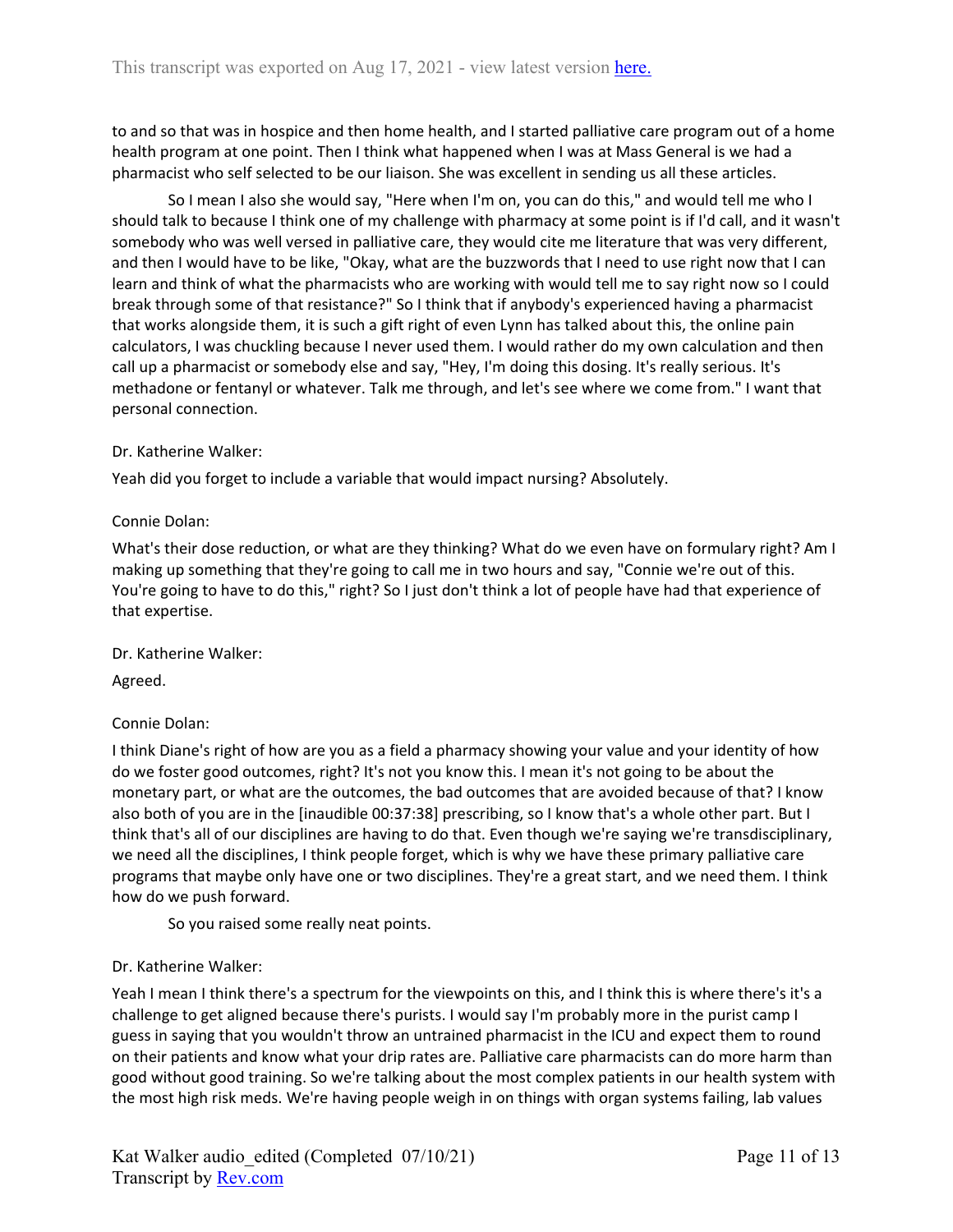all over the place, drug interactions. It's not, this is not easy. I think sometimes people think, "Oh palliative care, hold their hand. Give a little morphine." No, so you're always talking about that.

Then there's other people that are like, "Oh well any old pharmacist is better than no pharmacist." I think there could be harm done there. So it would be interesting to see where our field goes. I don't know stay tuned, but it is hard. There's not enough of us yet, but we're hoping to fix that yet right Dr. McPherson?

Dr. Lynn McPherson:

Absolutely.

Dr. Katherine Walker:

Churn them out as fast we can.

# Connie Dolan:

Well I think the one last thing I would say though, it is going to be interesting to think what happens in pharmacy in particular as we try to recognize quality, and we're looking at program certification and discipline certification, whether it's by exam or by competencies. It will be interesting for me to watch what pharmacy does because I think there's going to be some sort of philosophical part that you're going to have to think about of people saying, "So how do you show the public that you've had this specialty training," that they will quickly be able to recognize? I mean we're going to have to do that in palliative care overall, but I just think when you look at the disciplines and moving toward certification, if programs can't afford program certification which is a big investment, but they're going to show insurance companies percentage of who is certified on the team, that's just some place to be thinking about.

### Dr. Lynn McPherson:

Absolutely. Well thank you so much Dr. Walker. Any last comments as we wrap up? Any last thoughts?

### Dr. Katherine Walker:

No. I mean I think that I'm so jealous of all of your students learning from the best of the best. So I can't wait to see all the other podcasts that are done, and hopefully this one was helpful and gave some good pearls.

### Dr. Lynn McPherson:

Absolutely. Last words from you before we wrap up?

### Connie Dolan:

I think thank you for your wide range of thoughts and your really role modeling leadership as its occurring, and thinking of all the current issues, and for all that you've done, I mean I think that that's showing our students what you can do with time and thinking of the possibilities. I think that you are really showing that. I look forward to seeing more of what you're doing in the future.

Dr. Lynn McPherson: